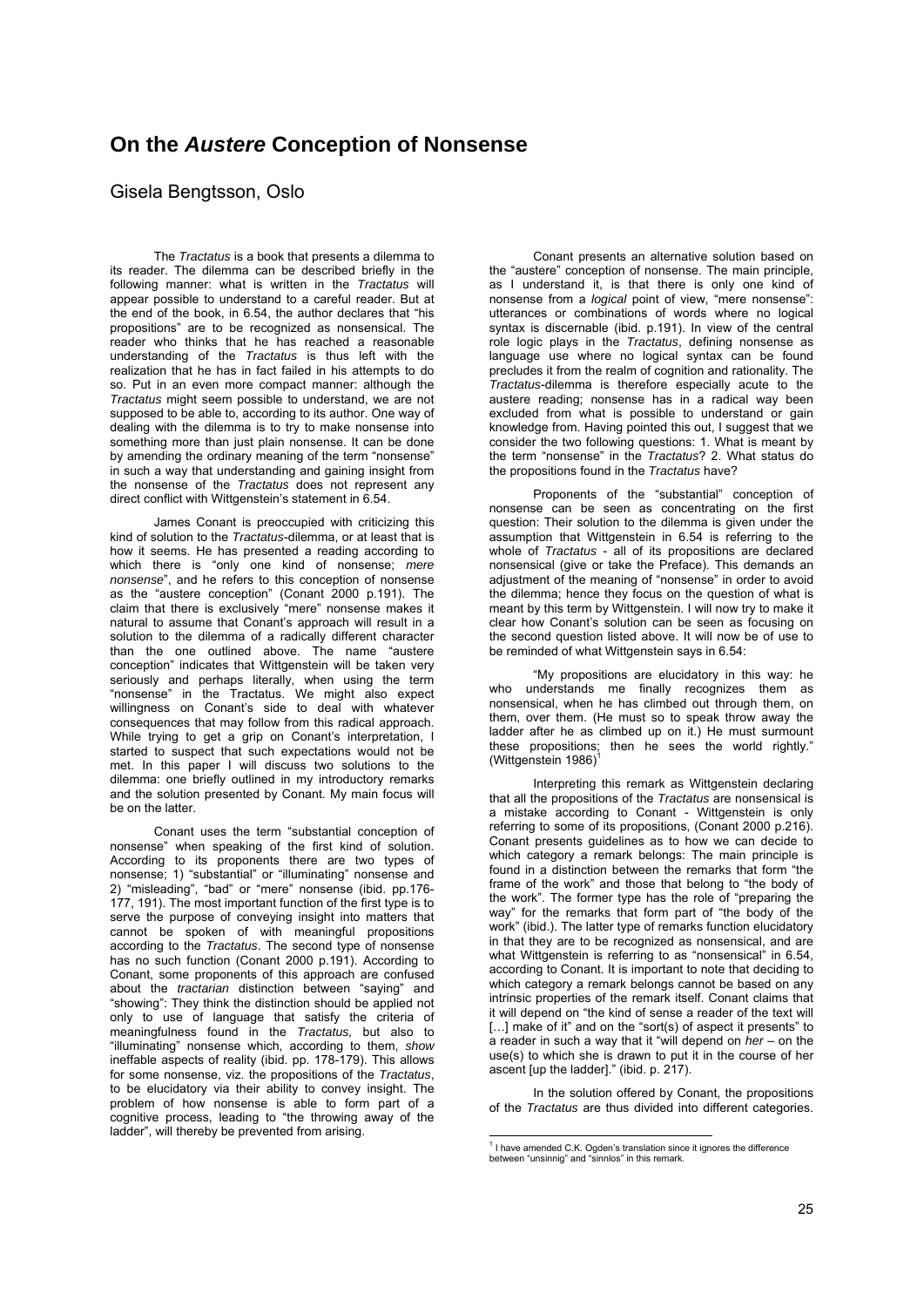He explicitly tells us that understanding some of the remarks of the *Tractatus* as *sinnvoll* is a presupposition for achieving the elucidatory purpose of the work as a whole. Only in so far as we can understand the "instructions" offered by the remarks that belong to the frame of the work, are we able to reach the philosophical goal illustrated by the metaphor of the ladder in 6.54 (ibid. p.216). It should now be clear that Conant can be seen as focusing on the second question that was introduced earlier: What status do the propositions found in the *Tractatus* have? If we connect this question to the *Tractatus*-dilemma, we could say that instead of making distinctions within nonsense, Conant introduces distinctions within the remarks of the book. Naturally, the question of what Wittgenstein means by "nonsense" is also central to his discussion. Briefly, his answer goes as follows: By "nonsense" Wittgenstein means language use where "no method of symbolizing has yet been conferred upon a string of signs". It is implied in this formulation that *we* have not given any meaning to an utterance or to some of its parts (Conant 2002 pp. 403-4).

Now, I suggested that Conant makes distinctions within the propositions of the book *instead* of making them within nonsense. It is however not at all clear that this is an adequate way of putting it: We have learned that the arbiter of what kind of role a proposition has in the *Tractatus*, according to Conant, is the reader. Decisions on the status of propositions in the *Tractatus* appear to be an individual matter – what is nonsense to me might not be nonsense to you. The reason why we should differ, as I understand it, is connected to the difference in degree or character of the philosophical confusions we are suffering from. In a pre-tractarian stage we will be under different illusions that the *Tractatus* is aiming at liberating us from (Conant 2000 p.196-197). As a consequence, answers to the question of which propositions serve an elucidatory role will vary from reader to reader. Let's look at a passage from Conant's text:

"[…] the *Tractatus* is not concerned to argue that there are no ways to distinguish between kinds of nonsense – or even that there is no distinction to be drawn in the neighborhood of the distinction sought by the proponent of the substantial conception (i.e. one which marks off cases of "philosophical" nonsense from (other) cases of mere nonsense – but only that there are no *logically* distinct kinds of nonsense […]. The coherence of the entire procedure of the work, indeed, rests upon the assumption that there *is* a distinction to be drawn [..] the *Tractatus* takes it to turn on *psychologically* distinct kinds of nonsense."(ibid. p. 209)

It is evident here that according to Conant there are in fact distinctions to be drawn within nonsense. He mentions "philosophical" as opposed "to (other) cases of mere nonsense" and claims that what makes his reading different from the "substantial" conception of nonsense is that there are "psychologically distinct kinds of nonsense", but not "*logically* distinct" kinds. We must also look at another passage:

"Question: which sentences are (to be recognized) as nonsensical? Answer: those that elucidate […] Not every sentence of the work is (to be recognized) as nonsense. For not every sentence serves as an elucidation."(ibid. p. 216)

When these passages are seen together, we may conclude that what distinguishes "philosophical" nonsense from other kinds of nonsense, within the category of "mere" nonsense, is that it serves an elucidatory purpose. It should be clear from the passages above, that if asked whether all nonsensical use of language qualify as

elucidatory, Conant's answer would be negative: there's potentially "elucidatory" nonsense and there's complete nonsense - without the potential to play any elucidatory role. Let's take a new look at the *Tractatus*-dilemma.

My starting-point consisted of two different solutions to the dilemma of 6.54 in the *Tractatus*. The first solution, based on the "substantial" conception of nonsense, tried to escape the problem of how we appear to understand the sentences of the *Tractatus,* whilst the author tells us that they are nonsensical, by introducing different kinds of nonsense. The solution presented by Conant was on the other hand introduced, as an approach according to which there are no distinctions to be made within nonsense and hence no help to find in adjustments of the meaning of the term itself. Conant seemed instead to turn to a division of the sentences of the *Tractatus,* so that it would be legitimate to understand some of them, but in accordance with 6.54 to recognize others as nonsensical. As it turned out however, Conant makes use not only of distinctions within the remarks of the *Tractatus*; distinctions within nonsense are also part of his solution to the dilemma. A difference between the two solutions is instead found *in the way* some nonsense serve an elucidatory purpose  $-$  not in the reliance on distinctions between types of nonsense. According to the "substantial" conception, elucidatory nonsense *shows* ineffable aspects of reality that may help us gain the insight necessary to "see the world rightly". According to the "austere" reading the very recognition that certain cases of language use result in nonsense is the aim of elucidation in the *Tractatus*  (ibid. p. 198). We must however add that this applies only to "philosophical" cases of "mere" nonsense. Another difference from the substantial conception is the introduction of distinctions within the remarks of the *Tractatus*; Conant claims that we must take some of the remarks as "sinnvoll". Our impression that we have understood at least some of the remarks becomes unproblematic since we are supposed to be able to understand them. Hence a suitable conclusion to my discussion would be to say that the name "austere conception of nonsense" does not reflect an approach to the dilemma according to which there are no distinctions to be drawn within nonsense. I wish, however, to add two comments to the picture we have reached. They concern aspects of Conant's solution to the dilemma that might conceal a tension in the guidelines he offers to an understanding of the work.

We have been told that whether a remark in the *Tractatus* is found to be nonsensical or not depends on the role it has in the work for a particular reader. If the reader realizes that it is nonsensical it has served an elucidatory purpose, helping the reader in the ascent up the ladder. This in turn is related to facts concerning the character of the philosophical confusion the reader is entangled in. In giving this account Conant is opposing interpreters who think that it is possible to find out by examining a string of words whether it is a specimen of nonsense or not. He claims that it is a misunderstanding to presuppose "that certain strings of signs are intrinsically either cases of *Unsinn* or cases of *Sinn*" and that questions of nonsensicality "depend on us" (ibid. p. 216). He further claims that "[t]here can be no fixed answers to the question of what kind of work a given remark within the text accomplishes" (ibid.). At the same time, however, he provides examples of remarks that belong to "the frame of the work" and must be recognized as *sinnvoll* (ibid. Conant mentions the Preface, §§ 3.32-3.326, 4-4.003, 4.111-4.112 and 6.53-6.54.). One would expect that this is the sort of interpretative move that cannot be made according to his reading; Conant's acting as the *voice-over* of the *Tractatus* stands in contrast to his own account of how questions